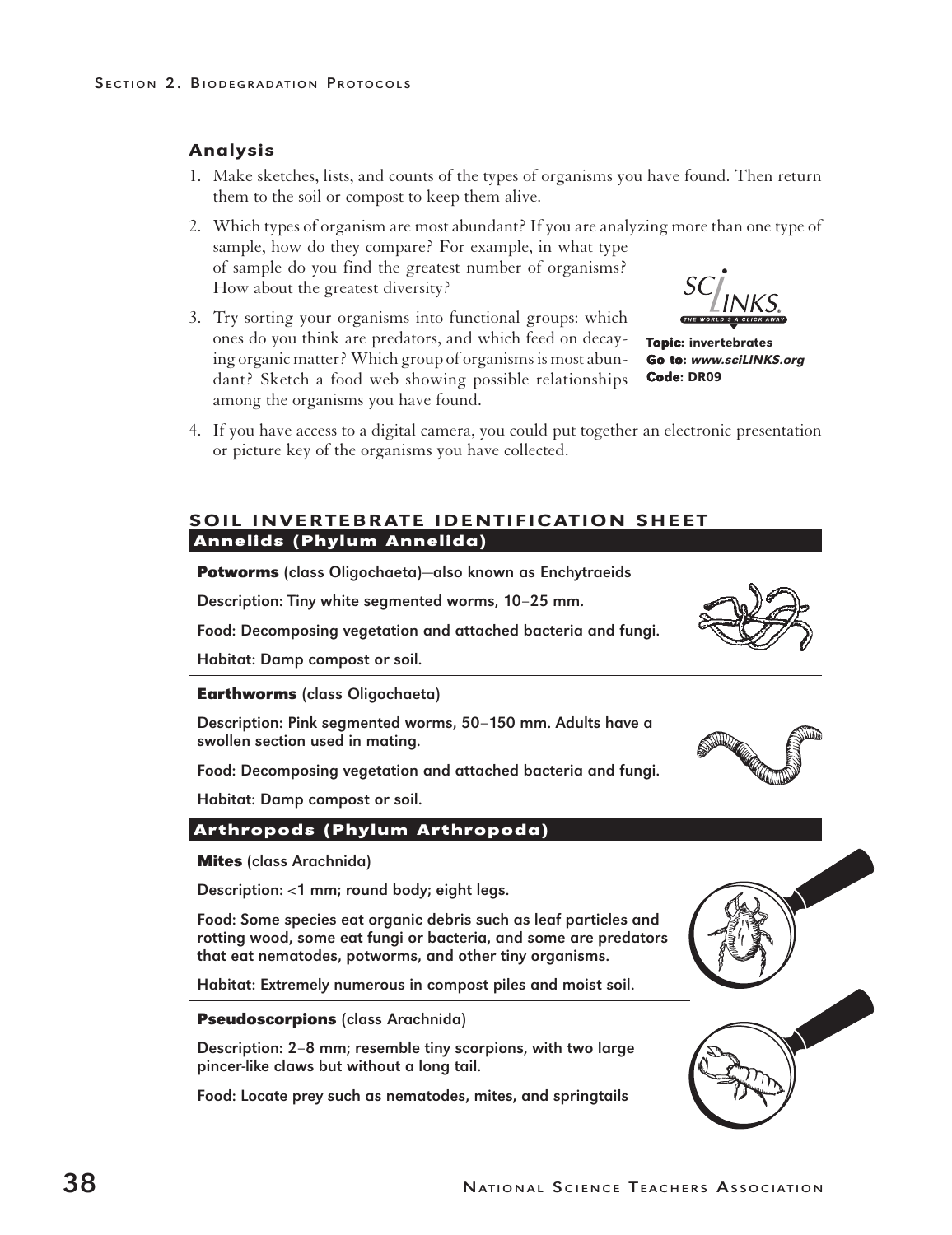through odor or vibrations; seize prey with powerful front claws and inject poison into victims.

Habitat: Near surface of compost or in damp leaves on forest floor.

#### **Spiders** (class Arachnida)

Description: Eight legs, up to several cm in length.

Food: Insects and other small invertebrates. Spiders inject poison and digestive juices into prey and then suck out the pre-digested body contents.

Habitat: Leaf litter and surface layers of compost.

#### **Springtails** (class Insecta)

Description: <3 mm; wingless insects with a tiny spring-like lever at the base of the abdomen.

Food: Primarily fungi and bacteria, but some species eat nematodes or detritus.

Habitat: Compost and packs of decaying leaves.

Notes: Called springtails because they catapult into the air when disturbed.

#### **Ants** (class Insecta)

Description: 5–10 mm; six legs and two short antennae.

Food: Typically eat fungi, seeds, or dead plants and animals; some prey on invertebrates.

Habitat: Found in compost during final curing phase or in surface layers of soil.

Notes: Some live in complex social structures with a queen and many workers.

#### **Beetles** (class Insecta)

Description: Hard-bodied insects with a pair of hard wings that cover softer flight wings. Common soil beetles include the rove, ground, and feather-winged beetles.

Habitat: Moist, decaying organic materials such as compost, leaf litter, and rotting logs.

#### **Feather-winged beetles—**the smallest known variety of beetles

Description: 1 mm; tiny beetles with feathery wings used for drifting in wind like dandelion seeds.

Food: Fungal spores.

#### **Rove beetles**

Description: <10 mm; usually black or brown; partially uncovered flight wings.

Food: Insects, snails, slugs, and small animals.

#### **Ground beetles**

Description: 8–20 mm; black or dark colored.



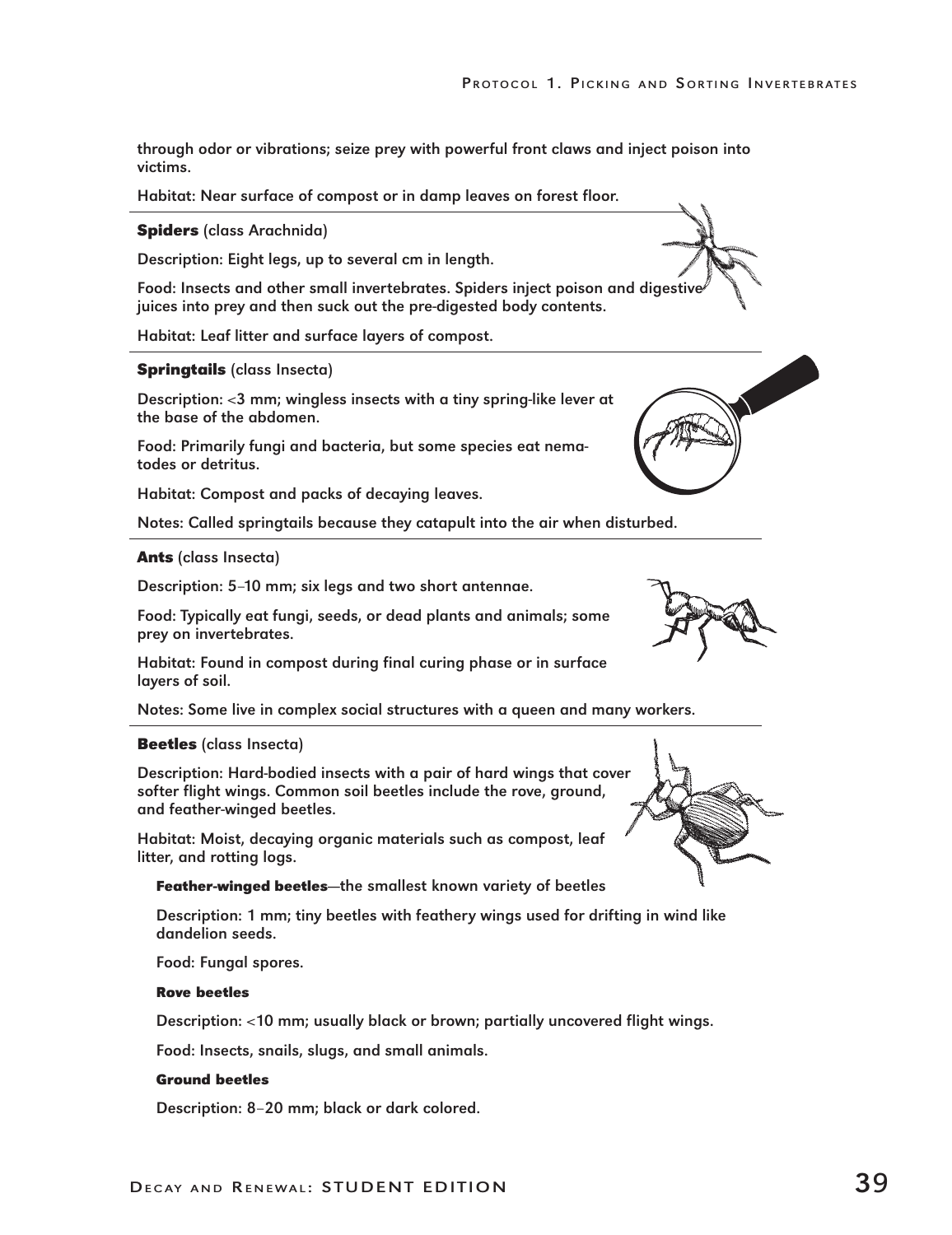Food: Insects, snails, slugs, and small animals.

**Flies** (class Insecta)

Description: <10 mm; house fly larvae are soft, white, worm-like.

Food: Some types lay their eggs in decaying animals or other organic matter. The larvae, called maggots, aid in biodegradation as they feed on the decaying organic matter.

Habitat: Fruit flies, fungus gnats, and many other types of flies are common in soil and compost.

### **Earwigs** (class Insecta)

Description: <30 mm; easily identified by jaw-like pincers at tail end.

Food: Predatory earwigs feed on insects, spiders, mites; other earwigs eat fungi, mosses, lichens, and detritus.

Habitat: Soil and compost piles.

Notes: Earwigs are active at night and hide during the day in moist, shady places.

## **Millipedes** (class Diplopoda)

Description: 20–80 mm; cylindrical, multi-segmented body, with two pairs of legs per segment.

Food: Fungi and decaying vegetation.

Habitat: Live in and move through soil and compost.

Notes: Stink glands along their sides provide protection from predators.

## **Centipedes** (class Chilopoda)

Description: 30 mm; flattened, segmented body, with one pair of legs per segment. The first pair of legs is modified into poisonous jaws located below the mouth.

Food: Centipedes are predators and use poison glands in their jaws to paralyze prey such as small worms, insect larvae, insects, and spiders.

Habitat: Primarily in surface layers of compost piles and soil; require moist habitat.

## **Sow bugs and Pill bugs** (subphylum Crustacea)

Description: 10 mm; sow bugs have short, flattened gray or brown bodies with overlapping "armored" plates and one pair of legs per segment. Pill bugs, also known as "roly-polies," roll into a tight ball when disturbed.

Food: Decaying wood and resistant materials such as veins of leaves.

Habitat: Compost and forest floor. Need a moist habitat to avoid drying out.

Notes: Sow bugs and pill bugs are the only terrestrial crustaceans, related to lobsters and crabs.